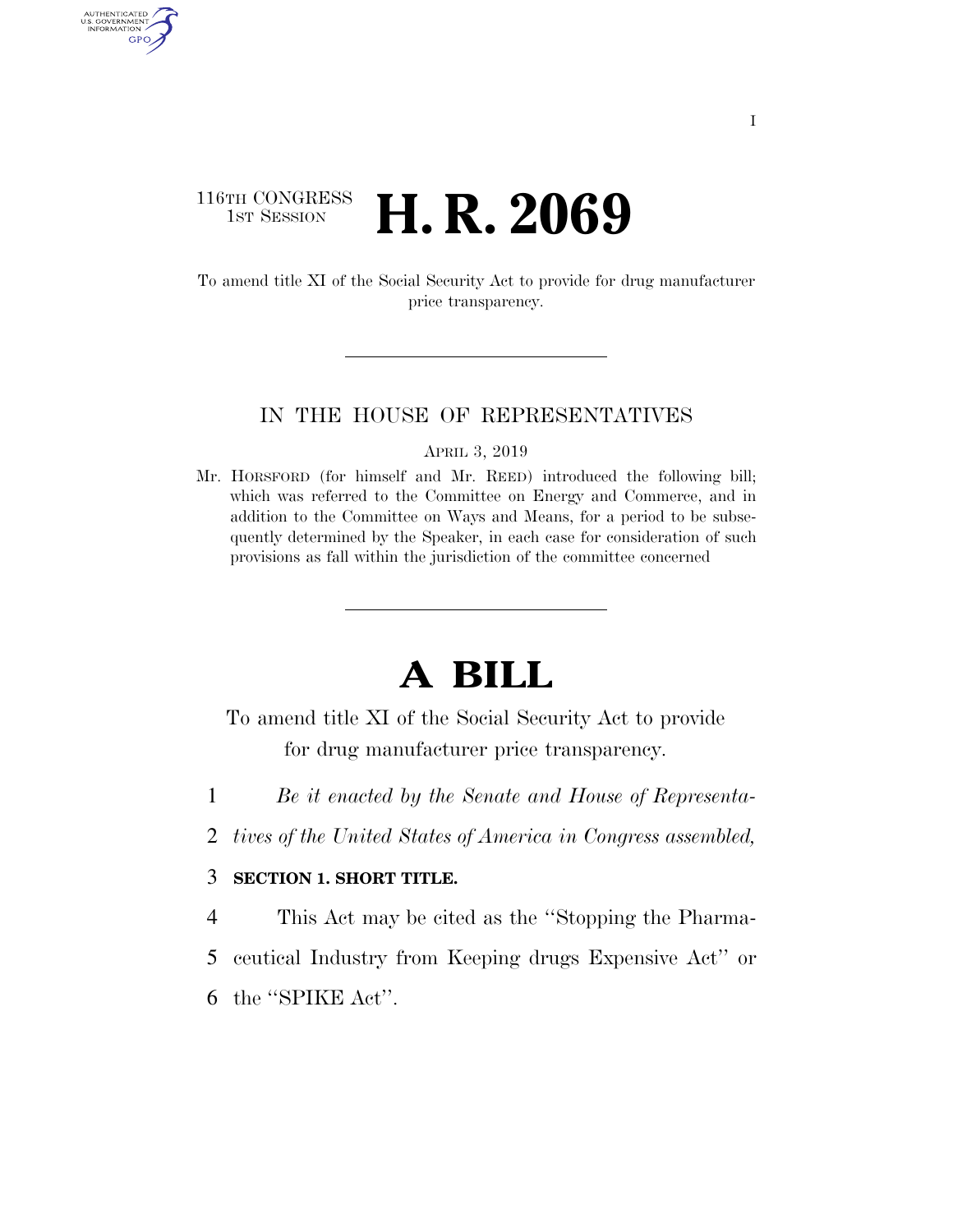**SEC. 2. DRUG MANUFACTURER PRICE TRANSPARENCY.** 

 Title XI of the Social Security Act (42 U.S.C. 1301 et seq.) is amended by inserting after section 1128K the following new section:

 **''SEC. 1128L. DRUG MANUFACTURER PRICE TRANS-PARENCY.** 

 ''(a) IN GENERAL.—With respect to each year, begin- ning with 2021, the Secretary shall, at least once during such year, determine if there is a triggered SPIKE in- crease (in accordance with subsection (b)) with respect to 11 an applicable drug (as defined in subsection  $(f)(1)$ ). If the Secretary determines, with respect to a year, there is such an increase with respect to an applicable drug, the manu- facturer of the applicable drug shall submit to the Sec- retary the justification described in subsection (c), subject to subsection (b)(3), for each such triggered SPIKE in- crease in accordance with the timing described in sub-section (d).

19 "(b) TRIGGERED SPIKE INCREASE.—

20 "(1) In GENERAL.—A triggered SPIKE in- crease occurs, with respect to an applicable drug and year (beginning with 2021), in any of the following cases:

24  $\text{``(A)}$  If there is a 10 percent (or \$10,000) increase with respect to the wholesale acquisi-26 tion cost (or alternative cost measure specified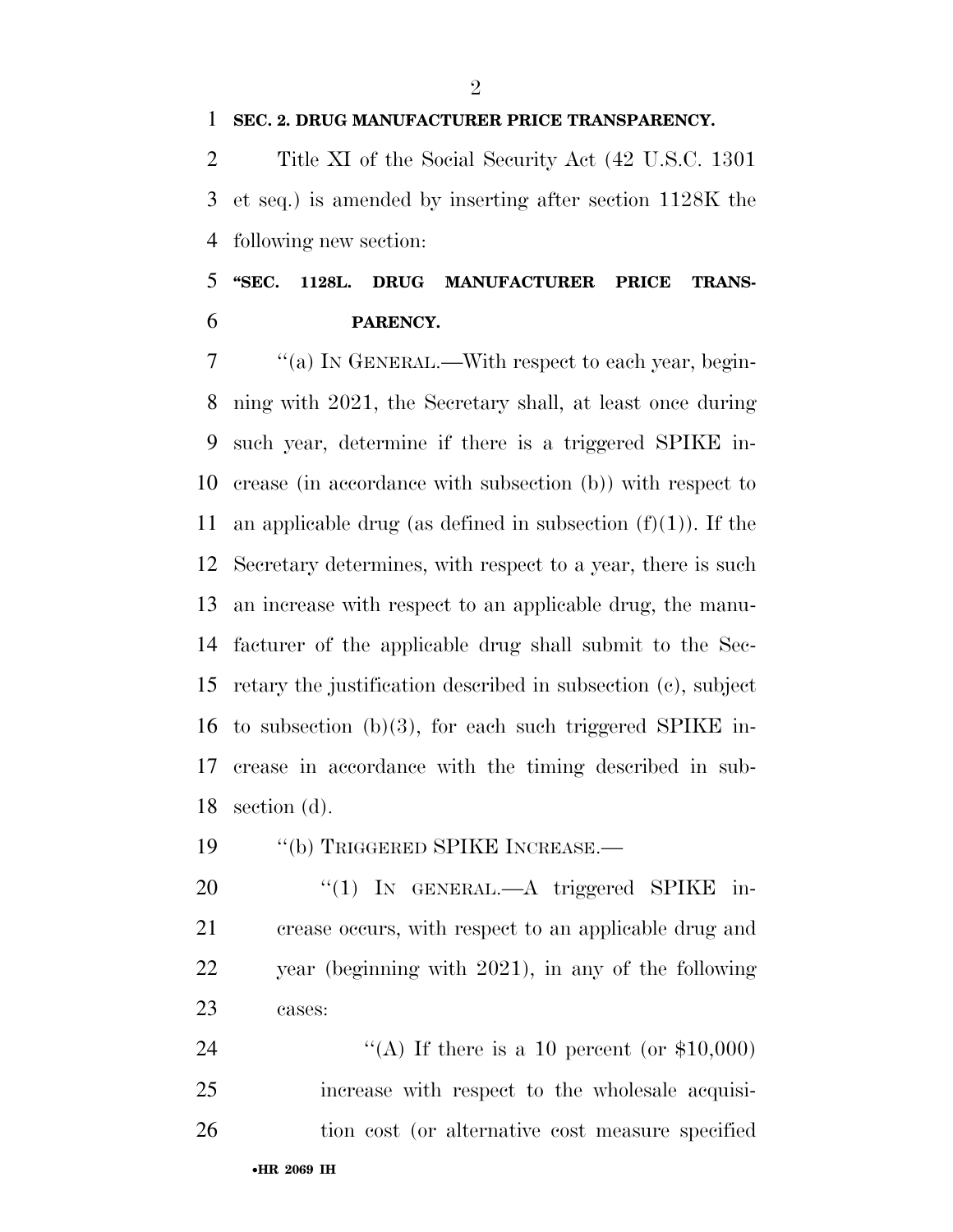| $\mathbf{1}$   | by the Secretary under paragraph $(2)$ of such           |
|----------------|----------------------------------------------------------|
| $\overline{2}$ | drug during any 12-month period beginning                |
| 3              | and ending within the lookback period that is            |
| $\overline{4}$ | the 5-year period preceding 2021 or 2022, re-            |
| 5              | spectively.                                              |
| 6              | "(B) If there is a 25 percent (or $$25,000$ )            |
| 7              | increase with respect to the wholesale acquisi-          |
| 8              | tion cost (or such alternative cost measure) of          |
| 9              | such drug during any 36-month period begin-              |
| 10             | ning and ending within such respective lookback          |
| 11             | period.                                                  |
| 12             | "(C) In the case of such a drug that is                  |
| 13             | first covered under title XVIII with respect to          |
| 14             | such year, if the estimated cost or spending             |
| 15             | under such title per individual or per user of           |
| 16             | such drug (as estimated by the Secretary) for            |
| 17             | such year (or per course of treatment, as de-            |
| 18             | fined by the Secretary) is at least $$26,000$ .          |
| 19             | "(2) ALTERNATIVE TO WAC.—The Secretary                   |
| 20             | may, for purposes of making determinations under         |
| 21             | paragraph $(1)$ , in addition to using the wholesale ac- |
| 22             | quisition cost for an applicable drug, use alternative   |
| 23             | cost measures of such drug.                              |
| 24             | "(3) EXCEPTION.—A justification under sub-               |
| 25             | section (c) shall not be required for a triggered        |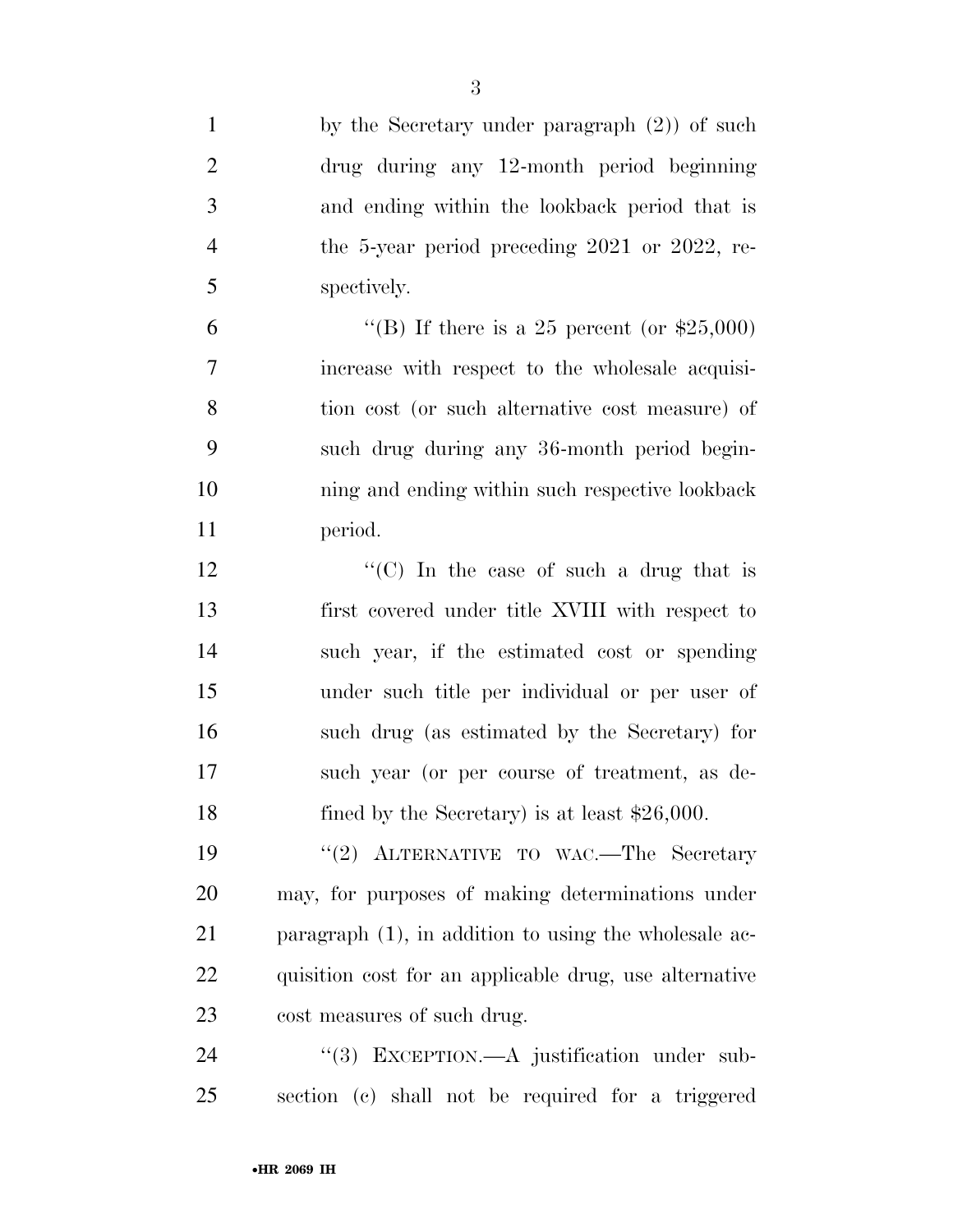| SPIKE increase described in paragraph (1) of an       |
|-------------------------------------------------------|
| applicable drug of a manufacturer if there is any     |
| portion of the lookback period described in the re-   |
| spective subparagraph of such paragraph for such      |
| increase that is included within the lookback period  |
| for another triggered SPIKE increase (or combina-     |
| tion of such increases) for which a justification is  |
| made under this section for such drug by such man-    |
| ufacturer.                                            |
| "(4) UNIT DETERMINATION.—For purposes of              |
| determining the wholesale acquisition cost in car-    |
| rying out this section, the Secretary shall determine |
| a unit (such as a unit size) to apply.                |
| " $(5)$ PUBLIC POSTING.—Beginning with respect        |
| to 2021, the Secretary shall publicly post on the     |
| Internet website of the Department of Health and      |
| Human Services-                                       |
| $\lq\lq$ alternative percentages, dollar              |
| amounts, and lookback periods that, if applied        |
| under paragraph $(1)$ , would be projected to in-     |
| crease the number of applicable drugs for which       |
| a triggered SPIKE increase would occur for            |
| such year; and                                        |
| $\lq\lq$ the number of applicable drugs for           |
|                                                       |

which a triggered SPIKE increase would occur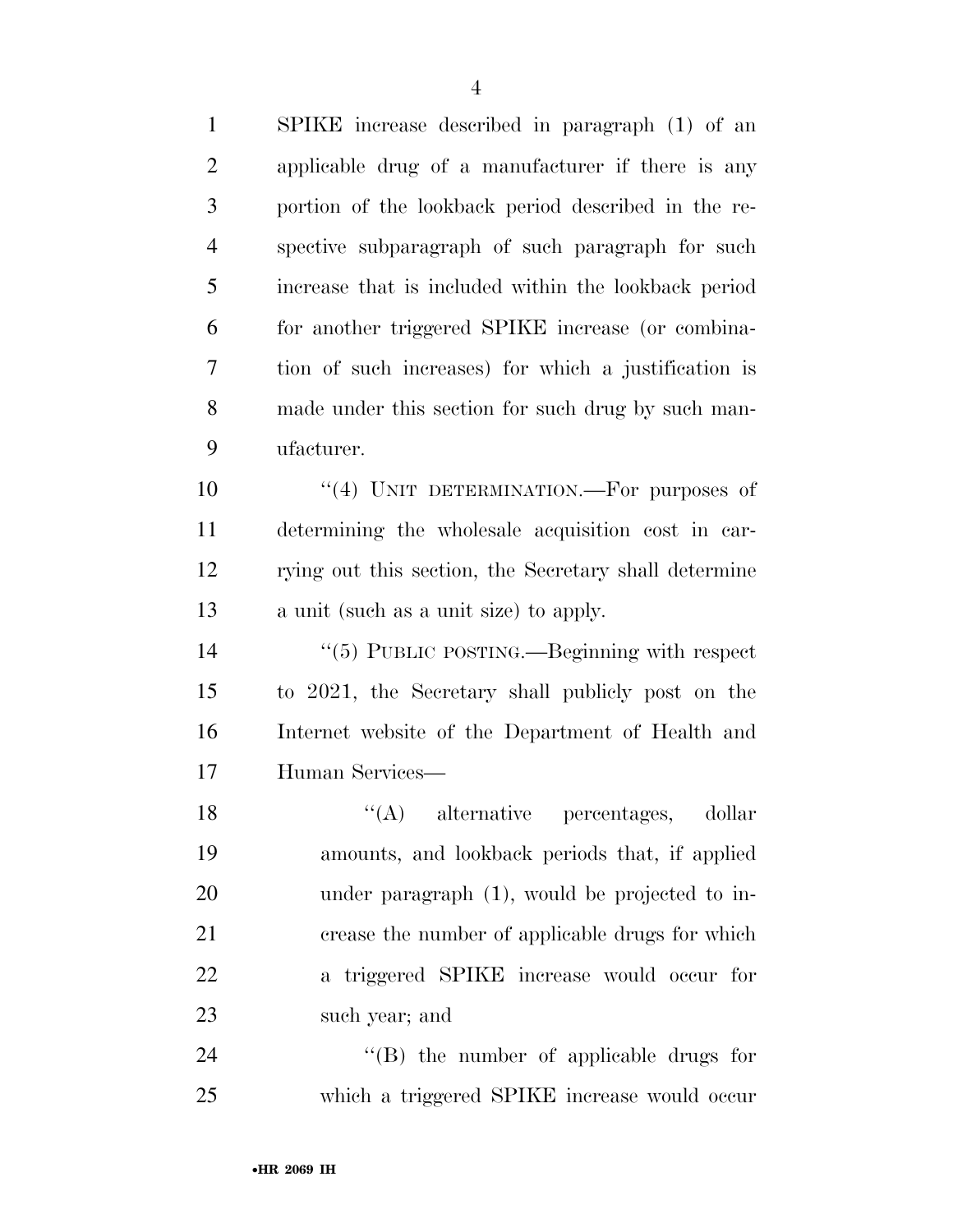|                | 5                                                     |
|----------------|-------------------------------------------------------|
| $\mathbf{1}$   | for such year of such an alternative percentage,      |
| $\overline{2}$ | dollar amount, or period were applied for such        |
| 3              | year.                                                 |
| $\overline{4}$ | "(e) JUSTIFICATION DESCRIBED.-                        |
| 5              | " $(1)$ In GENERAL.—The justification described       |
| 6              | in this subsection, with respect to a triggered       |
| 7              | SPIKE increase described in subsection $(b)(1)$ of an |
| 8              | applicable drug of a manufacturer, is—                |
| 9              | $\lq\lq$ all of the information described in          |
| 10             | paragraph $(2)$ ;                                     |
| 11             | "(B) all of the information and supporting            |
| 12             | documentation described in paragraph (3), as          |
| 13             | applicable to the increase and drug; and              |
| 14             | $\lq\lq$ (C) a certification described in paragraph   |
| 15             | (4).                                                  |
| 16             | REQUIRED INFORMATION.—For purposes<br>(2)             |
| 17             | of paragraph (1), the information described in this   |
| 18             | paragraph is the following:                           |
| 19             | "(A) The individual factors that have con-            |
| 20             | tributed to the increase in the wholesale acqui-      |
| 21             | sition cost.                                          |
| 22             | "(B) An explanation of the role of each               |
| 23             | factor in contributing to such increase.              |
| 24             | "(3) INFORMATION AS APPLICABLE.-For pur-              |
| 25             | poses of paragraph (1), the information and sup-      |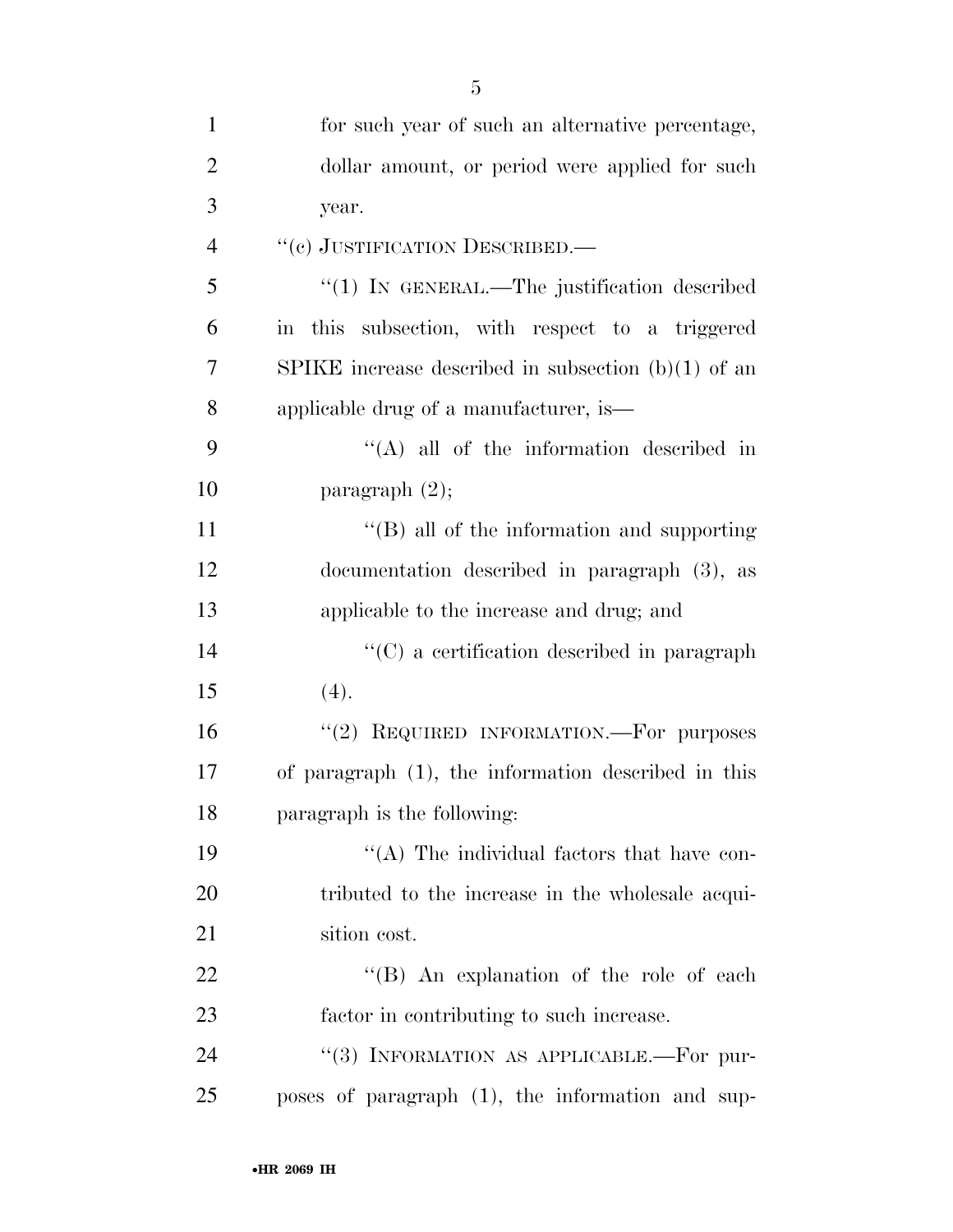| $\mathbf{1}$   | porting documentation described in this paragraph is |
|----------------|------------------------------------------------------|
| $\overline{2}$ | the following:                                       |
| 3              | $\lq\lq$ . Total expenditures of the manufac-        |
| $\overline{4}$ | turer on—                                            |
| 5              | "(i) materials and manufacturing for                 |
| 6              | such drug;                                           |
| 7              | "(ii) acquiring patents and licensing                |
| 8              | for each drug of the manufacturer; and               |
| 9              | "(iii) costs to purchase or acquire the              |
| 10             | drug from another company, if applicable.            |
| 11             | "(B) The percentage of total expenditures            |
| 12             | of the manufacturer on research and develop-         |
| 13             | ment for such drug that was derived from Fed-        |
| 14             | eral funds.                                          |
| 15             | $\lq\lq$ (C) The total expenditures of the manu-     |
| 16             | facturer on research and development for such        |
| 17             | drug.                                                |
| 18             | $\lq\lq$ (D) The total revenue and net profit gen-   |
| 19             | erated from the applicable drug for each cal-        |
| 20             | endar year since drug approval.                      |
| 21             | $\lq\lq$ (E) The total costs associated with mar-    |
| 22             | keting and advertising for the applicable drug.      |
| 23             | $\lq\lq(F)$ Additional information specific to the   |
| 24             | manufacturer of the applicable drug, such as-        |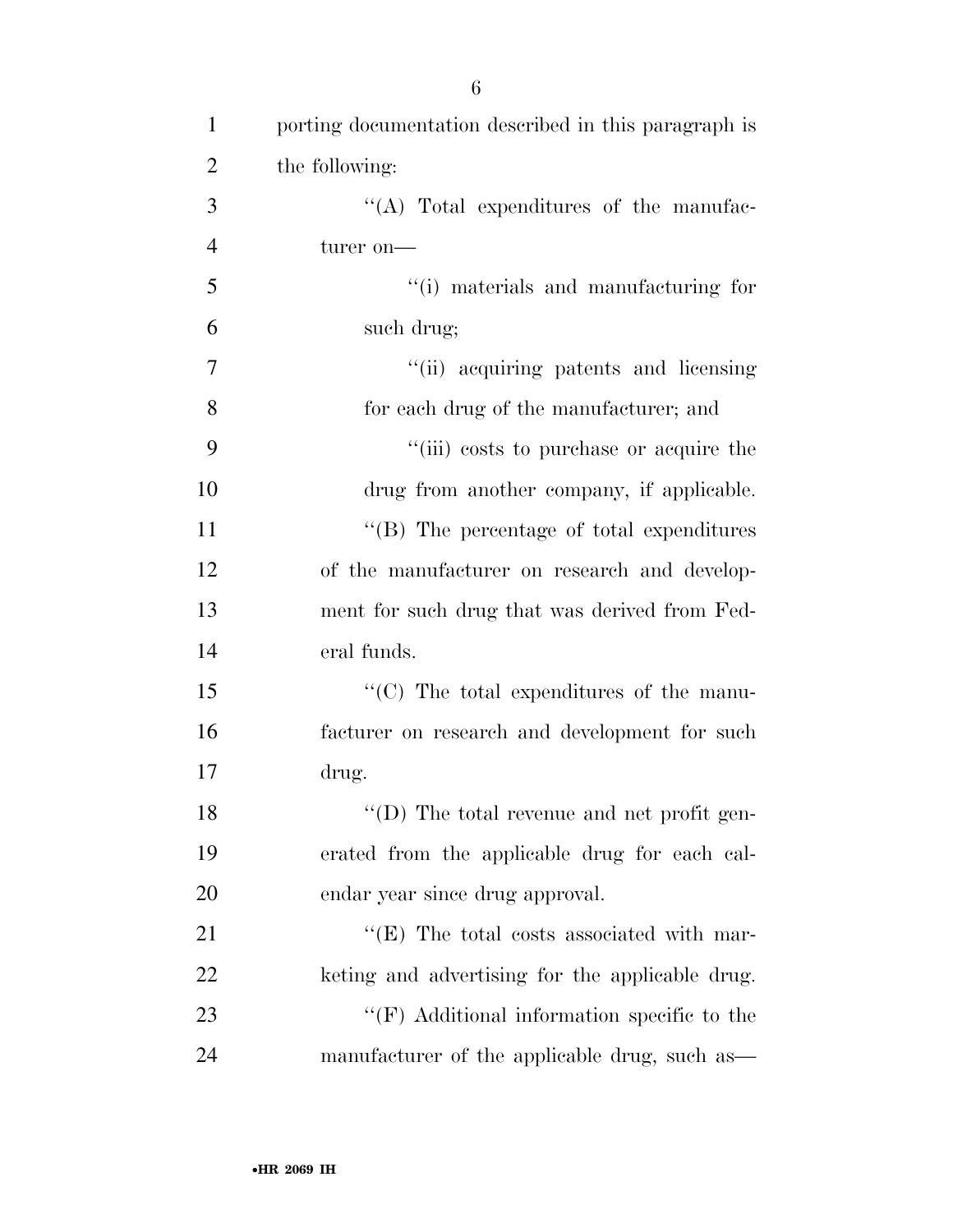- ''(i) the total revenue and net profit of 2 the manufacturer for the period of such in- crease, as determined by the Secretary; ''(ii) metrics used to determine execu- tive compensation; 6  $"$ (iii) total expenditures on—  $\gamma$   $''(I)$  drug research and develop- ment; or 9 ''(II) clinical trials on drugs that failed to receive approval by the Food and Drug Administration; and 12  $\qquad$  ''(iv) any additional information re- lated to drug pricing decisions of the man- ufacturer. ''(G) Any other relevant information and supporting documentation necessary to justify the triggering SPIKE increase. 18 "(H) Any other relevant information and supporting documentation, as specified by the Secretary. 21 "(4) CERTIFICATION.—For purposes of para-graph (1), the certification described in this para-
- graph is a certification, that all such information and documentation is accurate and complete, by one of the following: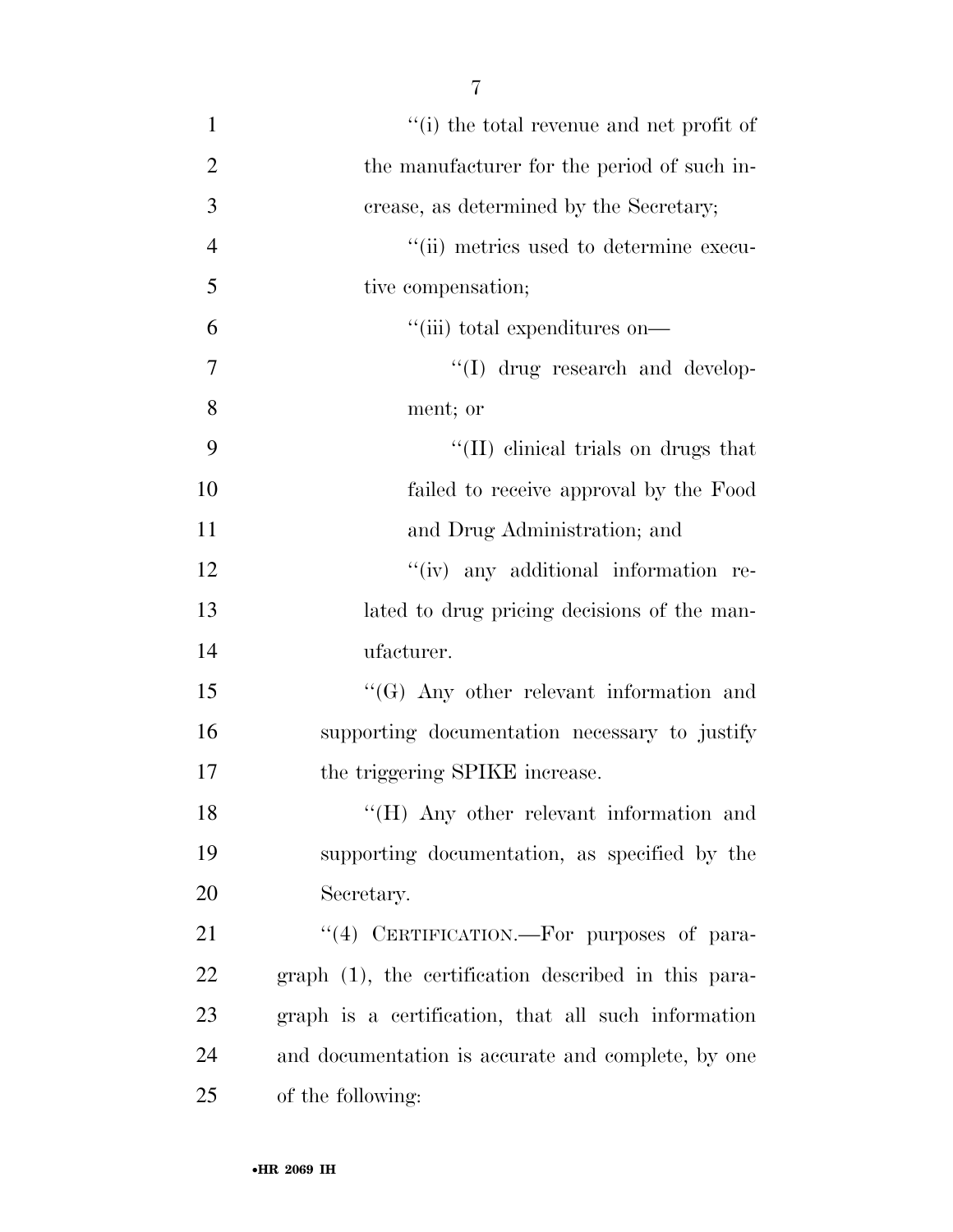| $\mathbf{1}$   | $\lq\lq$ . The chief executive officer of the           |
|----------------|---------------------------------------------------------|
| $\overline{2}$ | manufacturer.                                           |
| 3              | $\lq\lq$ (B) The chief financial officer of the         |
| $\overline{4}$ | manufacturer.                                           |
| 5              | "(C) An individual who has delegated au-                |
| 6              | thority to sign for, and who reports directly to,       |
| 7              | such chief executive officer or chief financial of-     |
| 8              | ficer.                                                  |
| 9              | "(d) TIMING.—                                           |
| 10             | "(1) NOTIFICATION.—Not later than 60 days               |
| 11             | after the date on which the Secretary makes the de-     |
| 12             | termination that there is a triggering SPIKE in-        |
| 13             | crease with respect to an applicable drug, the Sec-     |
| 14             | retary shall notify the manufacturer of the applica-    |
| 15             | ble drug of such determination.                         |
| 16             | "(2) SUBMISSION OF JUSTIFICATION.—Not                   |
| 17             | later than 90 days after the date on which a manu-      |
| 18             | facturer receives a notification under paragraph (1),   |
| 19             | subject to subsection $(b)(3)$ , the manufacturer shall |
| 20             | submit to the Secretary the justification required      |
| 21             | under subsection (a), including a summary of such       |
| 22             | justification, in a form and manner specified by the    |
| 23             | Secretary. In specifying such form, with respect to     |
| 24             | the summary required under the previous sentence,       |
| 25             | the Secretary shall provide that such summary shall     |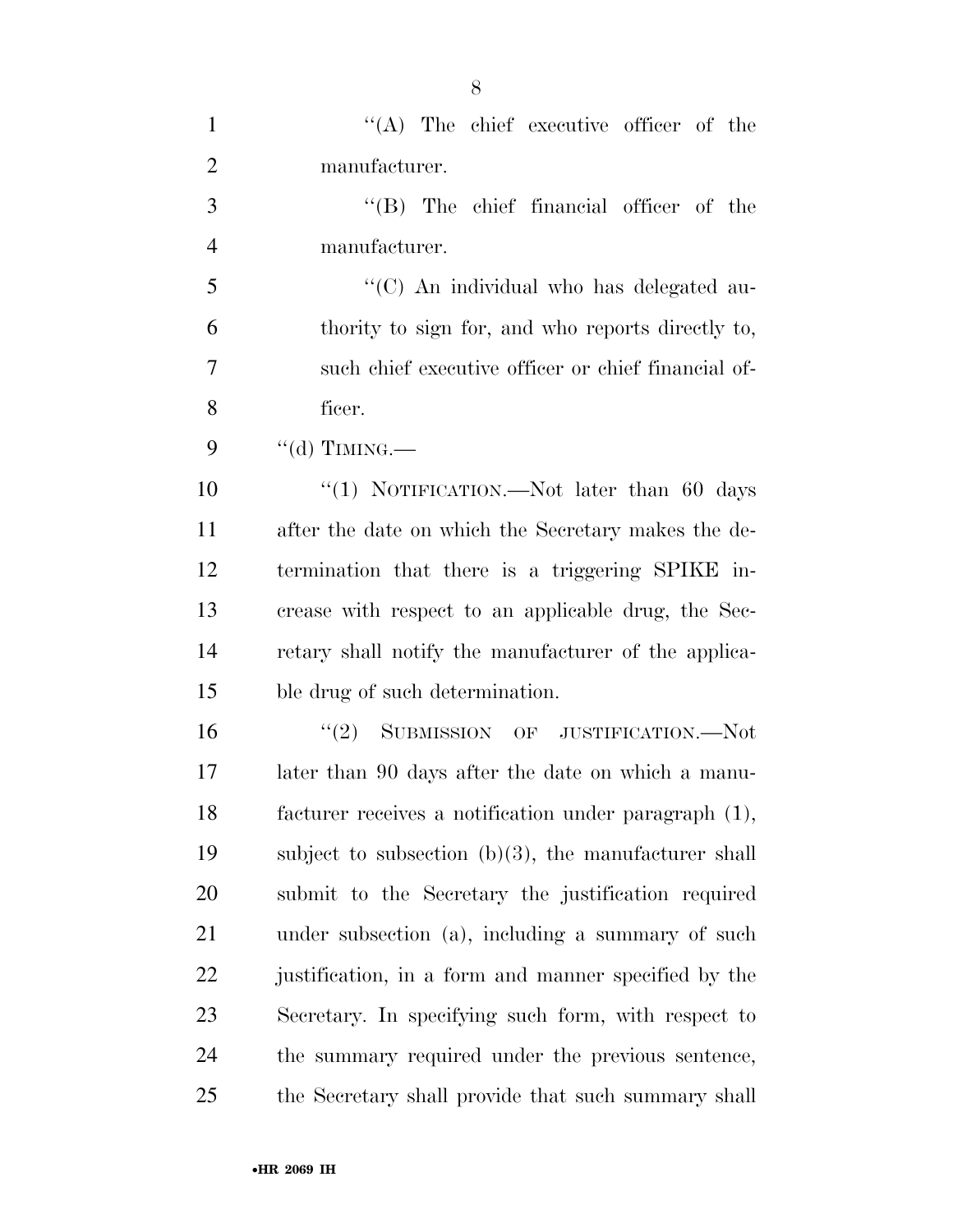be in an easily understandable format, as specified by the Secretary, and shall permit the manufacturer to exclude proprietary information from such sum-mary.

 ''(3) POSTING ON INTERNET WEBSITE.—Not later than 30 days after receiving the complete jus- tification under paragraph (2), the Secretary shall post on the Internet website of the Centers for Medi- care & Medicaid Services the summary included for such justification.

11 " (e) PENALTIES.—

12 "(1) FAILURE TO SUBMIT TIMELY JUSTIFICA- TION.—If the Secretary determines that a manufac- turer has failed to submit a justification as required under this section, including in accordance with the timing and form required, with respect to an appli- cable drug, the Secretary shall apply a civil mone- tary penalty in an amount of \$10,000 for each day the manufacturer has failed to submit such justifica-tion as so required.

21 "(2) FALSE INFORMATION.—Any manufacturer that submits a justification under this section that knowingly provides false information in such jus-tification is subject to a civil monetary penalty in an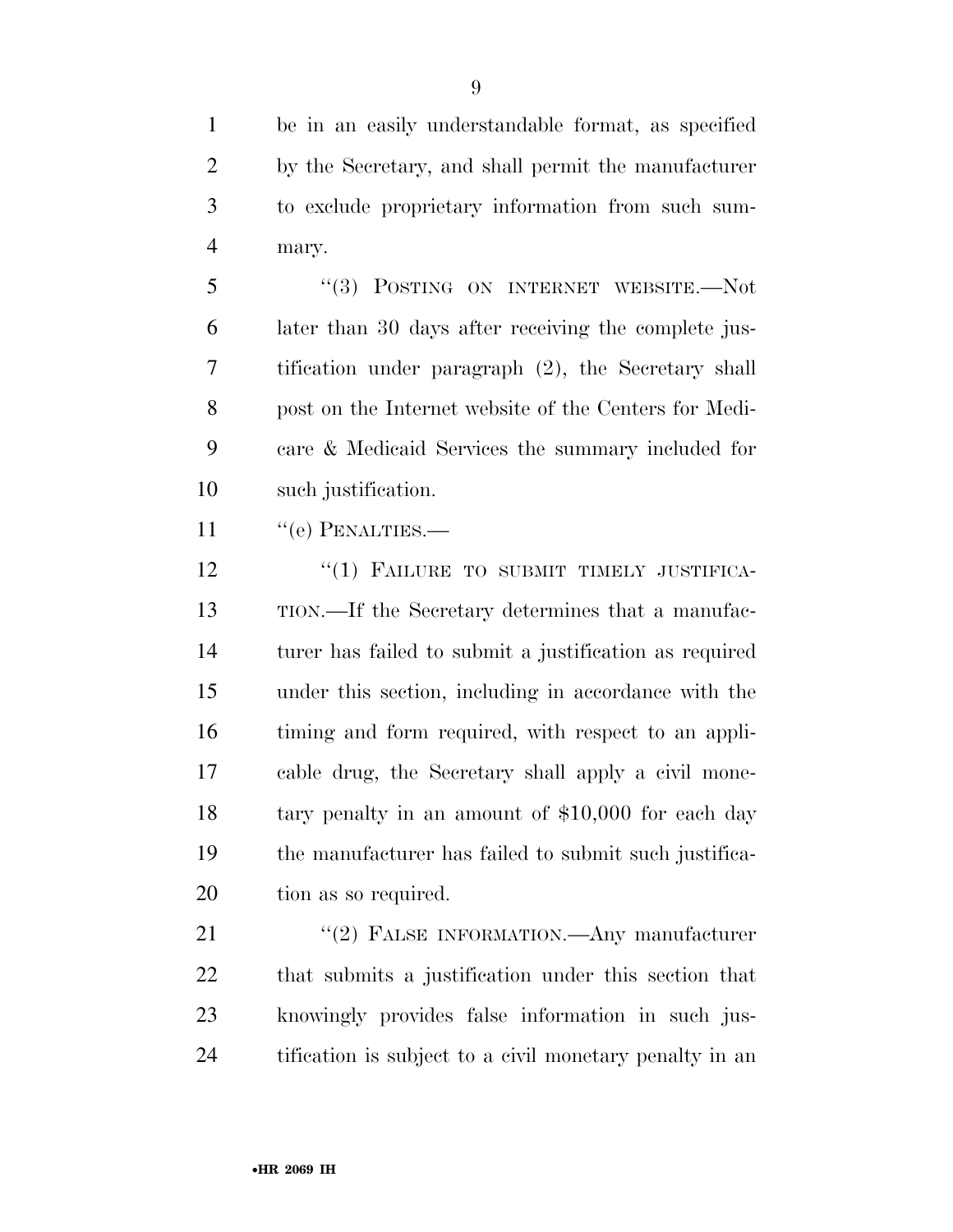| amount not to exceed \$100,000 for each item of |  |  |  |
|-------------------------------------------------|--|--|--|
| false information.                              |  |  |  |

3 "(3) APPLICATION OF PROCEDURES.—The pro- visions of section 1128A (other than subsections (a) and (b)) shall apply to a civil monetary penalty under this subsection in the same manner as such provisions apply to a penalty or proceeding under section 1128A(a). Civil monetary penalties imposed under this subsection are in addition to other pen-alties as may be prescribed by law.

''(f) DEFINITIONS.—In this section:

12 "(1) APPLICABLE DRUG.—

13 "(A) In GENERAL.—Subject to paragraph (2), the term 'applicable drug' means, with re- spect to a lookback period described in para- graph (2), a covered outpatient drug (as de- fined in paragraph (2) of section 1927(k), with- out application of paragraph (3) of such sec- tion) that is covered under title XVIII and is 20 not a low cost drug.

21 "(B) EXCLUSION OF LOW COST DRUGS.— For purposes of subparagraph (A)(iii), not later 23 than January 1, 2021, the Secretary shall specify a threshold (such as a cost or spending threshold) for identifying (and shall identify)